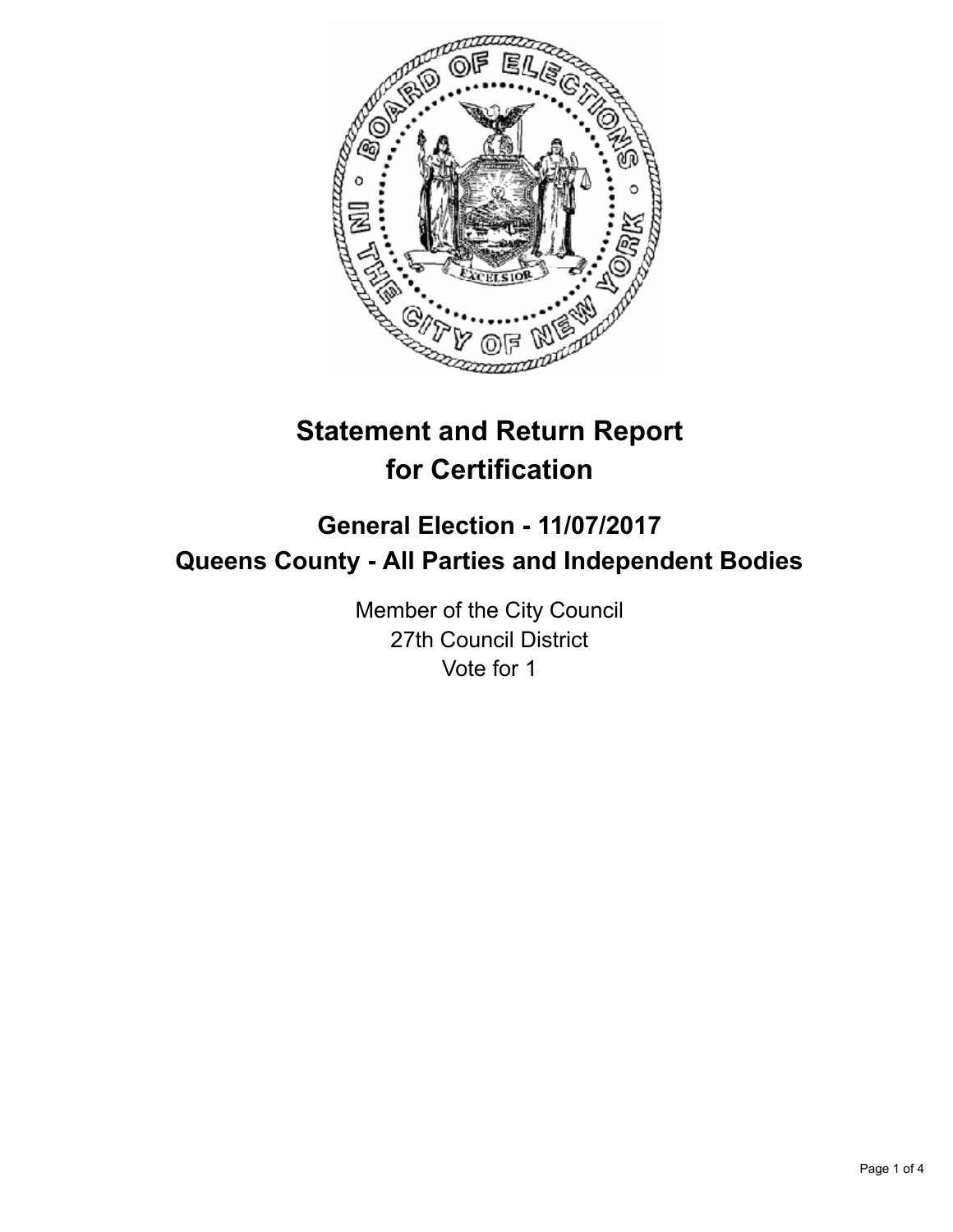

## **Assembly District 24**

| <b>PUBLIC COUNTER</b>                                    | 139 |
|----------------------------------------------------------|-----|
| <b>MANUALLY COUNTED EMERGENCY</b>                        | 0   |
| ABSENTEE / MILITARY                                      | 3   |
| AFFIDAVIT                                                | 3   |
| <b>Total Ballots</b>                                     | 145 |
| Less - Inapplicable Federal/Special Presidential Ballots | 0   |
| <b>Total Applicable Ballots</b>                          | 145 |
| I. DANEEK MILLER (DEMOCRATIC)                            | 120 |
| RUPERT GREEN (REPUBLICAN)                                | 11  |
| <b>FRANK FRANCOIS (GREEN)</b>                            | 2   |
| UNATTRIBUTABLE WRITE-IN (WRITE-IN)                       | 4   |
| <b>Total Votes</b>                                       | 137 |
| Unrecorded                                               | 8   |

#### **Assembly District 29**

| <b>PUBLIC COUNTER</b>                                    | 8,388 |
|----------------------------------------------------------|-------|
| <b>MANUALLY COUNTED EMERGENCY</b>                        | 0     |
| ABSENTEE / MILITARY                                      | 214   |
| <b>AFFIDAVIT</b>                                         | 88    |
| <b>Total Ballots</b>                                     | 8,690 |
| Less - Inapplicable Federal/Special Presidential Ballots | 0     |
| <b>Total Applicable Ballots</b>                          | 8,690 |
| I. DANEEK MILLER (DEMOCRATIC)                            | 7,831 |
| <b>RUPERT GREEN (REPUBLICAN)</b>                         | 330   |
| <b>FRANK FRANCOIS (GREEN)</b>                            | 150   |
| DONAVAN J. RICHARDS (WRITE-IN)                           | 2     |
| JABARI BRISPOT (WRITE-IN)                                | 1     |
| JEHOVAH'S KINGDOM (WRITE-IN)                             | 1     |
| JEROME SHARPE (WRITE-IN)                                 | 1     |
| UNATTRIBUTABLE WRITE-IN (WRITE-IN)                       | 4     |
| <b>Total Votes</b>                                       | 8,320 |
| Unrecorded                                               | 370   |
|                                                          |       |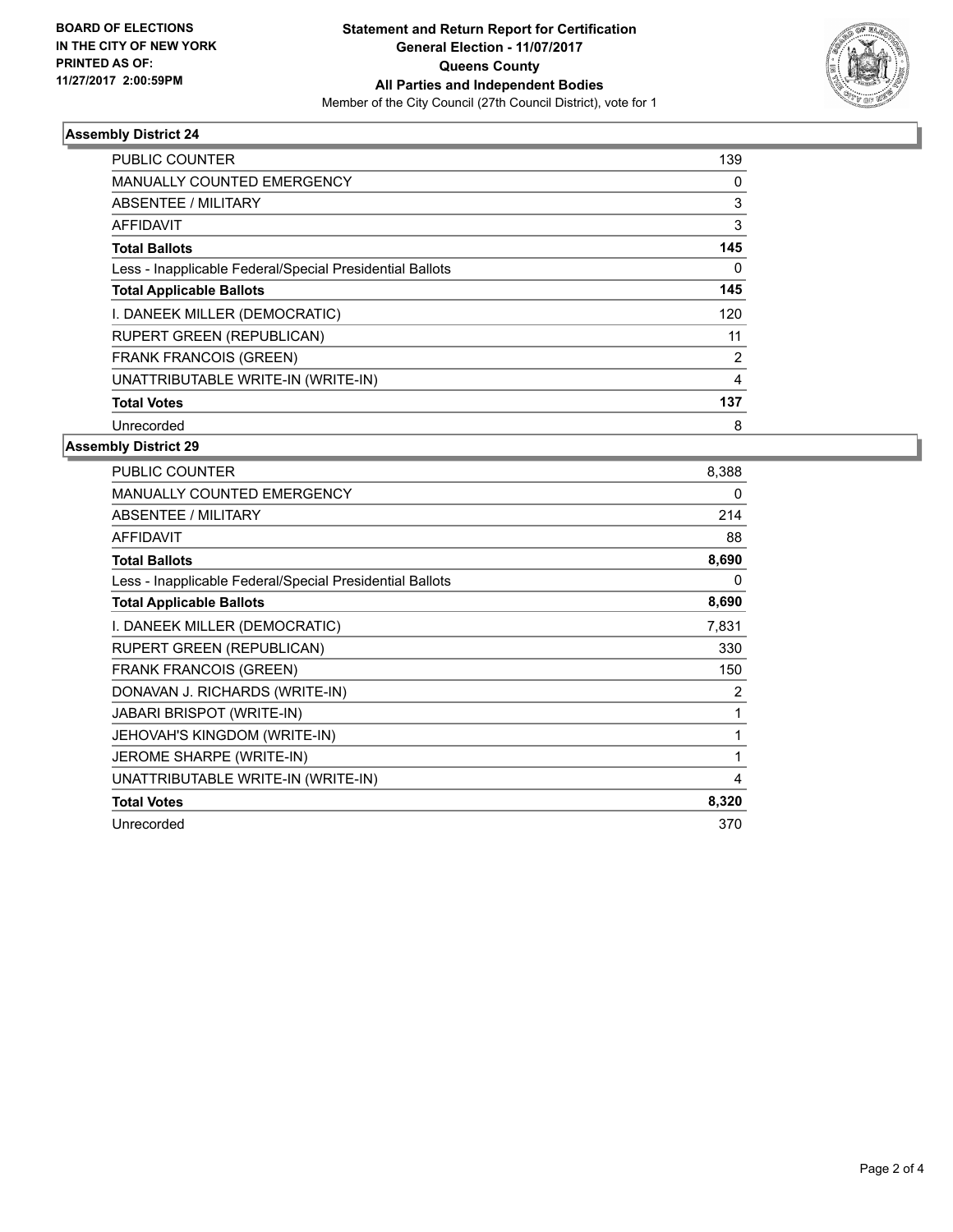

## **Assembly District 32**

| PUBLIC COUNTER                                           | 2,873 |
|----------------------------------------------------------|-------|
| <b>MANUALLY COUNTED EMERGENCY</b>                        | 0     |
| ABSENTEE / MILITARY                                      | 47    |
| <b>AFFIDAVIT</b>                                         | 26    |
| <b>Total Ballots</b>                                     | 2,946 |
| Less - Inapplicable Federal/Special Presidential Ballots | 0     |
| <b>Total Applicable Ballots</b>                          | 2,946 |
| I. DANEEK MILLER (DEMOCRATIC)                            | 2,696 |
| RUPERT GREEN (REPUBLICAN)                                | 64    |
| <b>FRANK FRANCOIS (GREEN)</b>                            | 37    |
| PEDRO TEJEDA (WRITE-IN)                                  |       |
| UNATTRIBUTABLE WRITE-IN (WRITE-IN)                       |       |
| <b>Total Votes</b>                                       | 2,799 |
| Unrecorded                                               | 147   |

## **Assembly District 33**

| <b>PUBLIC COUNTER</b>                                    | 13,591 |
|----------------------------------------------------------|--------|
| <b>MANUALLY COUNTED EMERGENCY</b>                        | 6      |
| <b>ABSENTEE / MILITARY</b>                               | 310    |
| <b>AFFIDAVIT</b>                                         | 119    |
| <b>Total Ballots</b>                                     | 14,026 |
| Less - Inapplicable Federal/Special Presidential Ballots | 0      |
| <b>Total Applicable Ballots</b>                          | 14,026 |
| I. DANEEK MILLER (DEMOCRATIC)                            | 12,841 |
| <b>RUPERT GREEN (REPUBLICAN)</b>                         | 394    |
| <b>FRANK FRANCOIS (GREEN)</b>                            | 257    |
| ANTHONY RIVERS (WRITE-IN)                                | 9      |
| ARCHIE SPIGNER (WRITE-IN)                                | 1      |
| CHARLTON D'SOUZA (WRITE-IN)                              | 1      |
| DAVID P. SEGRE (WRITE-IN)                                | 1      |
| KADION HENRY (WRITE-IN)                                  | 1      |
| MATTHEW C. CAREY (WRITE-IN)                              | 1      |
| UNATTRIBUTABLE WRITE-IN (WRITE-IN)                       | 2      |
| <b>Total Votes</b>                                       | 13,508 |
| Unrecorded                                               | 518    |
|                                                          |        |